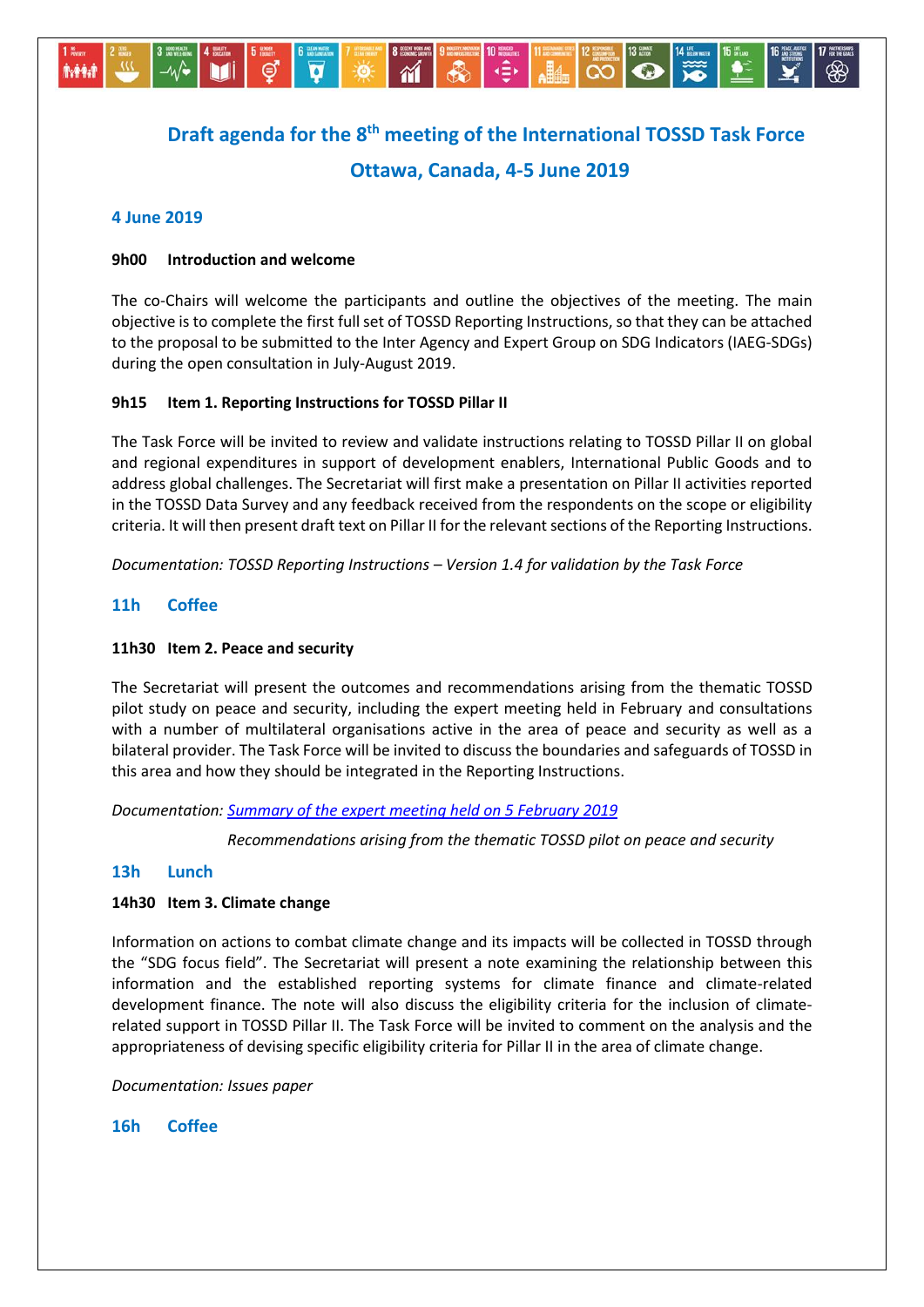#### **16h30 Item 4. Research**

⊸∧⁄ง

**Avenue** 

The Task Force has discussed the treatment of research activities in TOSSD at its 6<sup>th</sup> and 7<sup>th</sup> meetings. It has concluded that: i) research, or support for "science, technology and innovation (STI)" (term used by the UN) in TOSSD-eligible countries will be included in Pillar I and do not raise any particular issues; and ii) other research activities would be eligible only if they convey substantial benefits to, and/or are implemented in collaboration with, TOSSD-eligible countries or their institutions. The Task Force has further agreed that basic research could in principle be included in TOSSD, but that more discussions are required on this topic. The Secretariat will present an analysis of the research activities reported in the TOSSD Data Survey. The Task Force will be invited to review and agree on additional text for the Pillar II Reporting Instructions in this area.

ا∢≘∢

 $AB4$ 

 $\overline{\mathbf{0}}$ 

 $\infty$ 

*Documentation: TOSSD Reporting Instructions – Version 1.4 for validation by the Task Force*

÷Ö

 $\sim$ 

- **18h Meeting adjourns**
- **19h Social event**

## **5 June 2019**

#### **9h00 Item 5. Results of country pilot studies**

Since the last Task Force meeting, the report on the Costa Rica pilot has been finalised and another pilot in Burkina Faso has been carried out. In this session a representative of Burkina Faso will first present the country's perspective on TOSSD. The Task Force will then be invited to consider the recommendations on TOSSD Reporting Instructions arising from the Burkina Faso and Costa Rica pilot studies. In particular, both pilots suggested that contributing to achieving one SDG target does not seem to be a sufficient eligibility criterion for inclusion in TOSSD; there should also be assurance that activities have no adverse impacts on other targets.

*Documentation: TOSSD Reporting Instructions – Version 1.4 for validation by the Task Force*

*Report on the TOSSD Pilot in Costa Rica Highlights of the TOSSD Pilot in Burkina Faso*

# **11h Coffee**

# **11h30 Item 6. Clarification of the TOSSD data cycle and data transmission tools**

The Task Force will be invited to review and agree on draft text for Chapter 4.1 – Reporting cycle and data collection and Annex A – Data collection and tools of the TOSSD Reporting Instructions. Under this agenda item, the Secretariat will also inform the Task Force of the recent discussions with representatives of the International Aid Transparency Initiative (IATI) and the experience gained during the TOSSD Data Survey on using IATI files in xml language to pre-fill TOSSD data forms. The Task Force will be invited to discuss possible synergies between TOSSD and IATI and how these could be conveyed to the upcoming IATI members' assembly.

*Documentation: Issues paper*

# **13h Lunch: Demonstration of the "EU Explorer"**

The European Union will give a demonstration of its new tool for accessing data on development cooperation by the EU and its member states. This new tool may serve as an inspiration for developing the TOSSD visualisation tool.